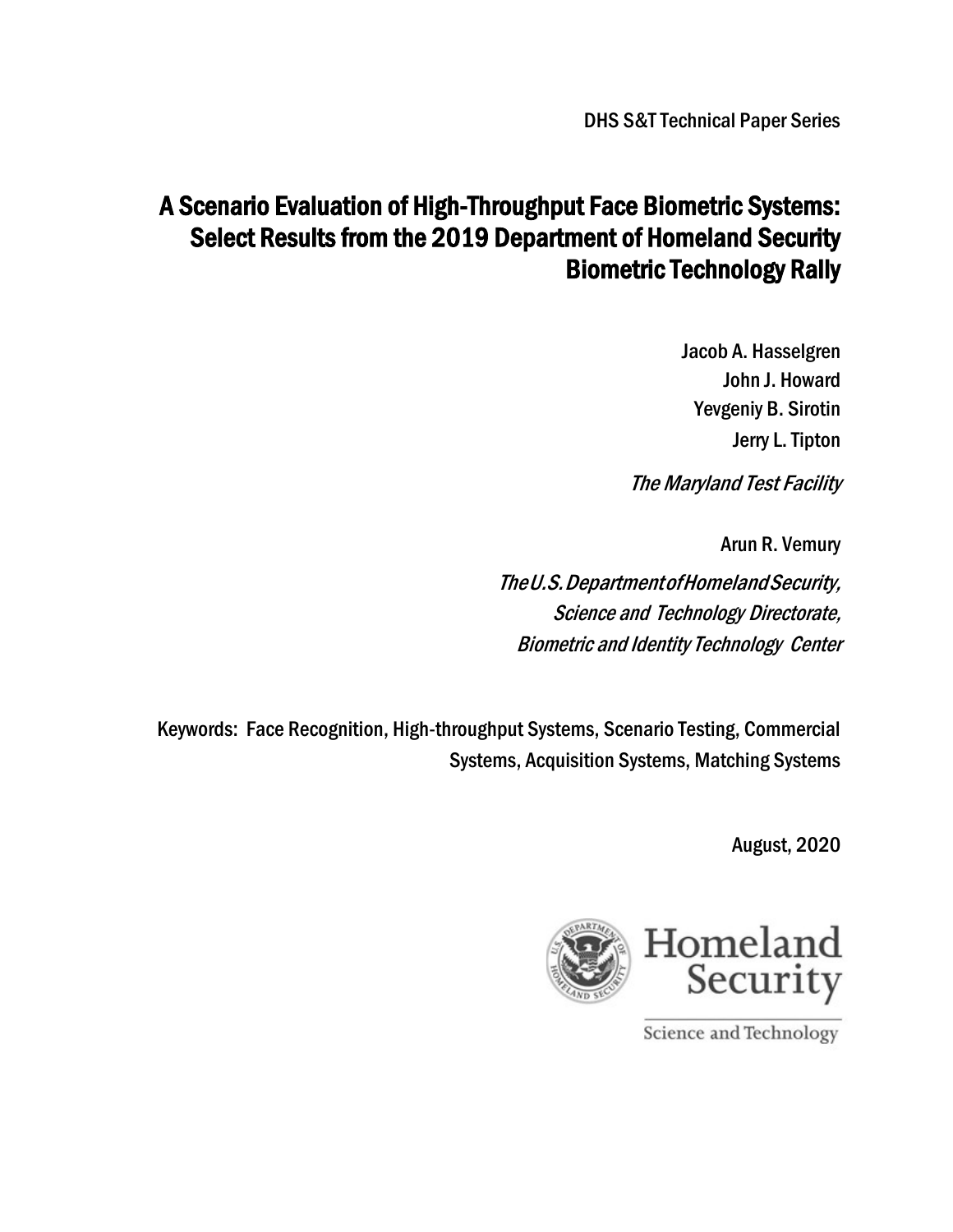## **Executive Summary**

- **OVERVIEW: :**  This study was conducted by the United States Department of Homeland Security (DHS) at the Maryland Test Facility as part of a series of biometric technology evaluations, known as the DHS Biometric Technology Rallies ("Rallies"). Biometric technologies use people's physical features, such as facial characteristics, to confirm their identity. They can be used in the air travel environment to make security screening faster and more reliable. The Rallies are one of the only large-scale, scenario evaluations of complete, commercially available biometric systems. These are the results from the second such test, which took place in the Spring of 2019.
- **MOTIVATION:** Most studies of biometric technologies are lab tests, which focus on specific parts of the technology, such as the matching algorithm. A scenario test, such as the one performed in this study, evaluates a full biometric system in all of its parts, including cameras and algorithms, otherwise known as acquisition systems and matching systems. Lab tests are useful to track the performance of those parts over time and to inform developers. Scenario tests better predict the performance of a full operational system.
- **WHAT WE DID:** We tested biometric systems from an international group of commercial vendors in a designed scenario test. Ten face acquisition systems were used by 430 diverse human test subjects. For each of these acquisition systems, we measured efficiency, effectiveness, and user satisfaction. We also tested eight face matching systems. We measured the robustness of each matching system by evaluating whether each matching system could correctly match photos from each of the acquisition systems.
- **MAJOR MAJOR TAKEAWAYS: TAKEAWAYS:** The major findings of this study are as follows. First, most acquisition systems tested in the 2019 Rally were fast and satisfying for test subjects to use. However, these systems still struggled with effectiveness, with only one system reliably able to identify all test subjects. These levels of effectiveness were not well anticipated by the commercial providers of these systems. Second, the most prominent source of error was related to acquiring a suitable face photo. Matching two acquired photos was less challenging. This suggests renewed focus on human-machine interaction and testing that includes acquisition systems offer the most direct path forward for improving operational systems. Finally, the performance of some matching systems varied significantly, depending on the acquisition system used to capture images. We provide recommendations for choosing a matching system depending on the operational use.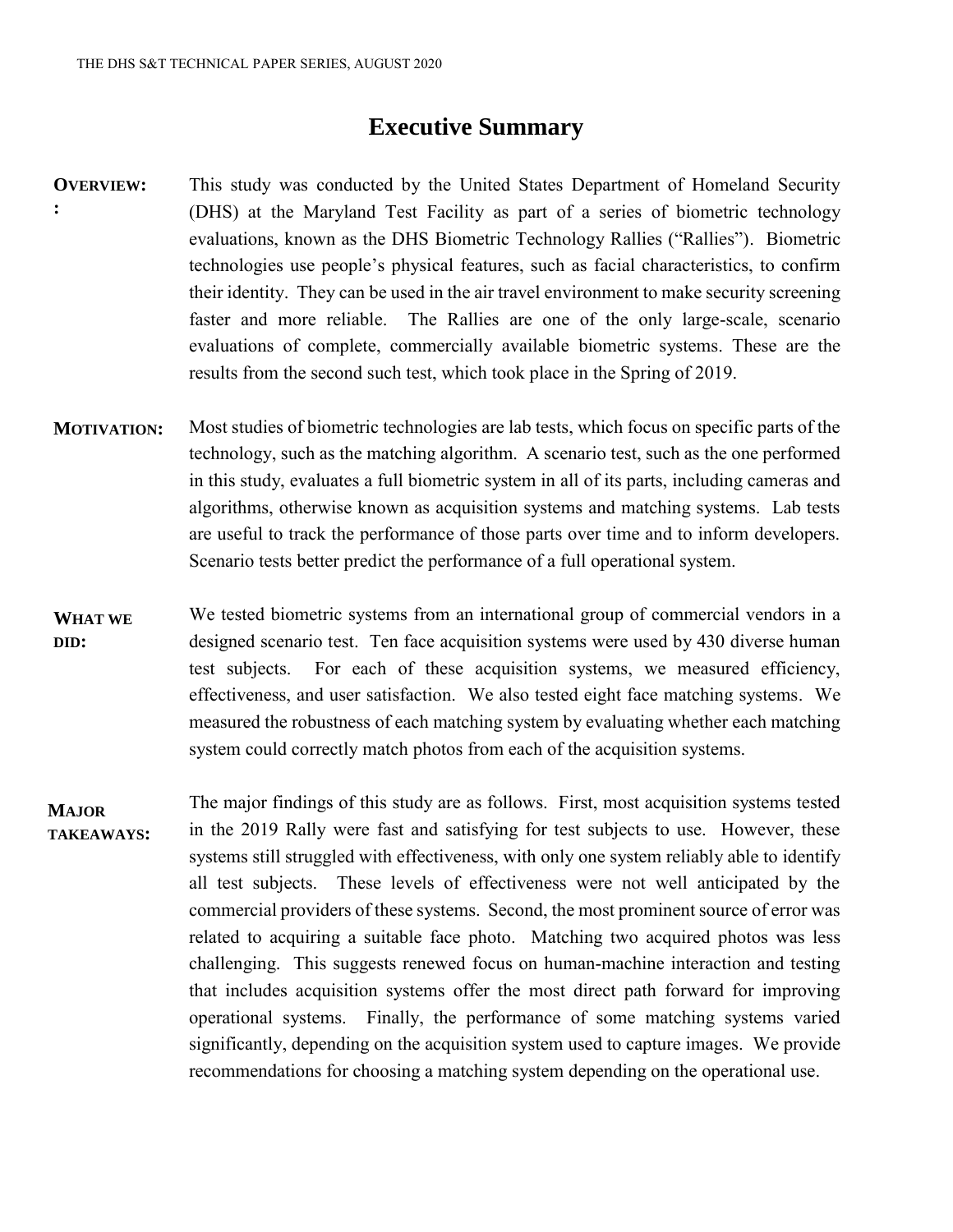# A Scenario Evaluation of High-Throughput Face Biometric Systems: Select Results from the 2019 Department of Homeland Security Biometric Technology Rally

Jacob A. Hasselgren, John J. Howard, Yevgeniy B. Sirotin, Jerry L. Tipton, and Arun R. Vemury

**Abstract**—International biometric testing standards distinguish scenario evaluations from technology evaluations. Scenario evaluations measure the performance of an end-to-end system, in a simulated real-world environment, using live human participants. Executing biometric scenario evaluations is challenging, but they provide important insights that technology evaluations cannot, such as the simulated performance of the full system and the ability to attribute errors to specific system components. These insights are crucial for assessing what systems should be selected for an operational biometric deployment. The U.S. Department of Homeland Security Biometric Technology Rallies are a series of scenario evaluations of commercial biometric systems designed to operate in high-throughput environments. They are one of the only large-scale, scenario evaluations of complete, commercially available biometric systems. The 2019 Biometric Technology Rally tested the performance of ten face acquisition systems and eight face matching systems with a sample of 430 diverse human subjects. The 2019 Rally found that most (6/10) face acquisition systems maintained average transaction times under five seconds and that half (5/10) received satisfaction ratings in excess of 95% positive. However, less than half (4/10) of the acquisition systems were able to reliably acquire images from 99% of the tested participants and only a single (1/10) system produced images suitable for identifying all 430 participants. These levels of effectiveness were not well anticipated by commercial providers of these acquisition systems, meaning if system owners used vendor provided estimates of performance to plan an operational deployment, serious deficiencies, potentially requiring costly reworks or program cancellation, could have occurred. Results from the 2019 Rally also led to two additional fndings. First, the most prominent source of errors in high-throughput face biometric systems were related to acquiring a suitable face biometric sample, not matching two suitable face biometric samples. A renewed focus on user interaction during image acquisition (camera placement, camera adjustment, informative signage, etc.) offers signifcant room to improve the performance of high-throughput face biometric systems. Second, when matching systems were tested in combination with acquisition systems, half showed statistically significant levels of variation in performance across acquisition systems. The remaining half worked well (> 95% true identification rate) only on some acquisition systems, with one matching system working well only on images from a single acquisition system. We propose a matching system taxonomy (robust, brittle, and specialist) to describe this variation and discuss the impact of matching system choice on operational error rates.

**Index Terms**—Face Recognition, High-throughput Systems, Scenario Testing, Commercial Systems, Acquisition Systems, Matching Systems

 $\ddotmark$ 

#### **1 INTRODUCTION**

ticularly in the public sphere, has highlighted the need to understand the performance characteristics of these systems. The testing of biometric systems is defned by ISO/IEC 19795-2, "Biometric performance testing and reporting, Part 2: Testing methodologies for technology *and scenario evaluations*" [1] (emphasis ours). As the title suggests, this international standard outlines two distinct kinds of biometric tests; technology and scenario evaluations. Technology evaluations involve isolating particular biometric system components, such as a matching algorithm, and

- 
- *Authors listed alphabetically. E-mail correspondence should be sent to*

**1.1 Biometric System Testing 1.1 Biometric System Testing Testing Testing Testing Testing Testing Testing Testing Testing Testing Testing Testing Testing Testing Testing Testing Testing** THE increasing adoption of biometric technologies, par-<br>ticularly in the public sphere, has highlighted the nario evaluations, by contrast, measure the performance of<br>nood to understand the performance characteristics of t nario evaluations, by contrast, measure the performance of end-to-end systems, in real-time, on human participants. Scenario evaluations are designed to be externally valid, meaning that the "simulated performance" measured is designed to estimate real-world performance. This makes performance data from scenario evaluations more applicable to the task of selecting which biometric systems should be considered for operational deployment.

Both varieties of biometric evaluations are useful. The outcomes of technology evaluations inform the technical staff developing biometric systems as to the theoretical limitations of those systems and where future development efforts may show promise. They can also be used to track progress of a biometric system component, such as a match- • *A. Vemury works at the United States Department of Homeland Security,*  ing algorithm, over time on a static dataset. The outcomes of scenario evaluations inform the technical staff working to deploy biometric systems as to the practical limitations of those systems and to critical performance characteristics,

<sup>•</sup> *J. Hasselgren, J. Howard, Y. Sirotin, and J. Tipton work at the Maryland Test Facility in Upper Malboro, Maryland.*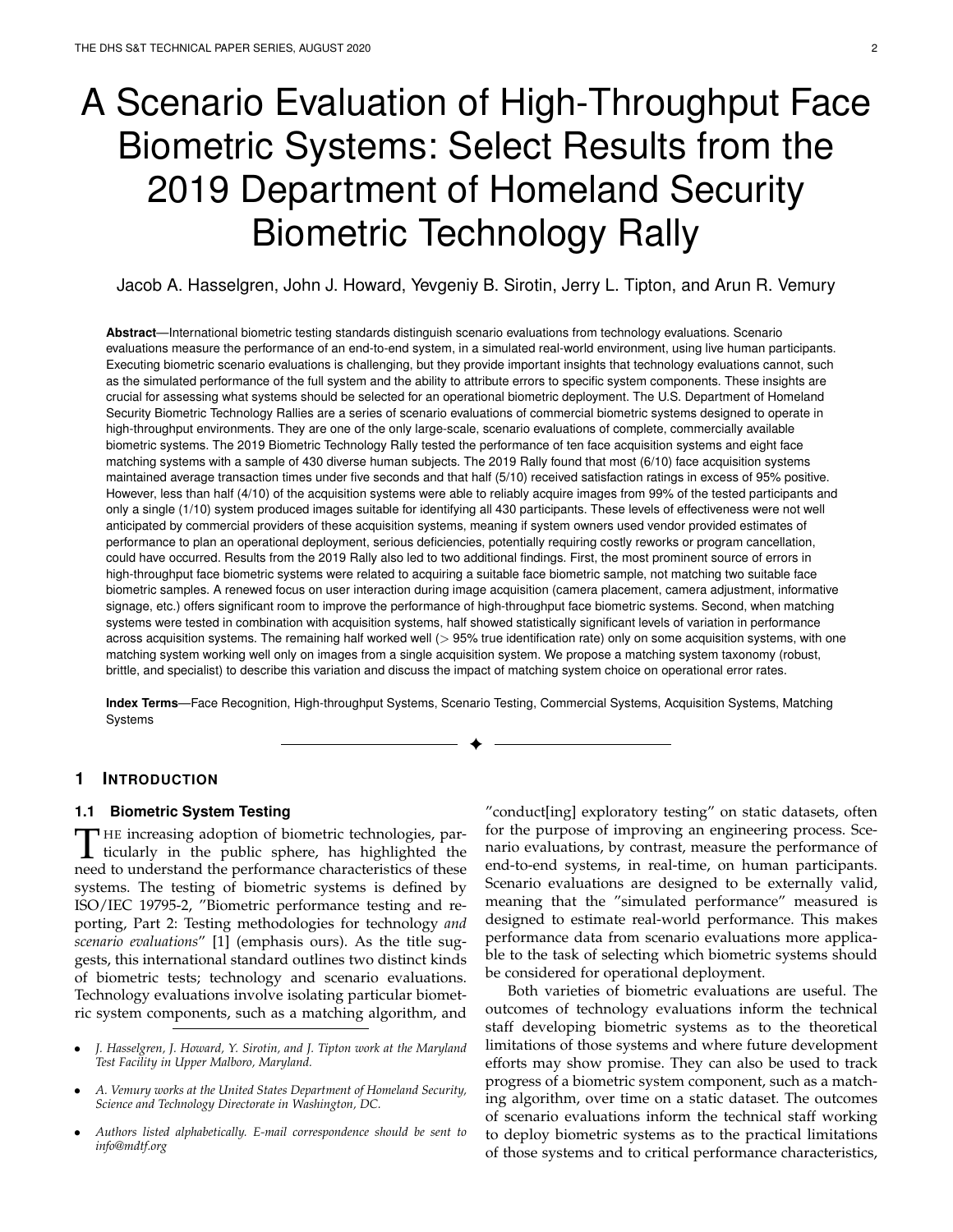such as anticipated error rate and what factors are likely to impact that error rate. Because scenario testing involves full systems, it can also estimate the relative contribution of each system component to the observed, overall error rate.

Despite the uniqueness and relevancy of scenario evaluations to operational performance, the *vast* majority of current biometric testing protocols fall into the category of technology evaluations. Perhaps the most prominent biometric technology evaluations are a series of tests from the U.S. National Institute of Standards and Technology (NIST), including the Fingerprint Vendor Technology Evaluation [2], the Iris Exchange X evaluation [3], and the Face Recognition Vendor Test [4]. There are also a plethora of publicly available biometric datasets that organizations can use to conduct their own technology evaluations. For example, MegaFace [5] and the IARPA Janus datasets [6] [7] [8] can be used to explore the overall accuracy of different matchers or the effect of parameter tuning on a broad swath of face images. Other publicly available datasets can be used to investigate specific issues, such as the ability of different face recognition algorithms to overcome make-up [9] or disguises [10].

Scenario evaluations are comparatively rare and when such studies have been executed, they have tended to focus on niche issues, such as contactless fngerprint collection [11] [12], and biometric spoofing [13]. Very few evaluations of full, commercial biometric systems have been conducted to date, despite a study from NIST calling for such testing in 2008 [14], and more recent calls for such testing from privacy groups [15]. The NIST study noted that it is critical to not only test biometric systems prior to deployment, but to separately consider the efficiency, effectiveness, and user satisfaction of image acquisition systems. The effectiveness of a biometric system refers to the ability of the system to successfully perform all tasks with all users and includes failures-to-acquire biometric samples and errors in matching acquired samples [16]. System efficiency refers to the speed with which users can perform all actions required to complete a system-level transaction, with more efficient systems having shorter transaction times. Finally, satisfaction refers to whether users have a positive perception of their interaction with the system, such that systems with a higher satisfaction scores should be more likely to be broadly accepted by the public as part of a larger work fow. Importantly, these metrics apply to the *total* biometric system and thus can only be calculated via the scenario evaluation model. These metrics can not be calculated using the more ubiquitous technology evaluations.

### **1.2 High-throughput Biometric Systems**

High-throughput biometric systems are an emerging class of commercial biometric offering. High-throughput systems perform the same general functions as traditional biometric systems but at a notably different scale. High-throughput biometric systems can perform thousands of biometric transactions per hour and, because of these volumes, typically operate unstaffed or intentionally under-staffed (i.e. one staff member responsible for multiple systems) [17]. One use case for such systems is at aircraft boarding gates where high-throughput biometric systems can be used to

verify the identity of thousands of passengers daily. Indeed, starting in 2018, such a system is being piloted in the United States for expedited boarding of outbound international fights [18].

However, the combination of large volumes and staffing constraints creates several unique challenges. First, in highthroughput systems, even seemingly small error rates can result in serious operational issues. A high-throughput system processing 100,000 people in a day with a 1% failure rate will inconvenience a thousand users with delays or alternate processing requirements. This could result in discontent amongst systems users and increased staffing costs for system operators and owners. Second, high-throughput systems place a greater emphasis on efficiency than systems designed for lower volume or staffed operation. However, optimizing a system to achieve efficiency can be challenging, particularly under space constraints, requiring a focus on system usability and human factors. Finally, satisfaction in a high-throughput environment can be decreased by the increased pace of operations and by the lack of human interaction.

#### **1.3 The 2019 Biometric Technology Rally**

This paper presents the results of the 2019 Biometric Technology Rally ("2019 Rally"), a large-scale scenario evaluation of current high-throughput commercial biometric systems with 430 diverse users, sponsored by the U.S. Department of Homeland Security (DHS), Science and Technology Directorate (S&T). This evaluation is unique in that it includes ten acquisition systems and eight matching systems, all commercially available in 2019, for a total of 80 acquisition/matching system combinations. This report quantifes the efficiency, effectiveness, and user satisfaction of the tested acquisition systems using the same matching system as the 2018 evaluation [17]. Additionally, the methodology used in executing this scenario evaluation allows acquisition errors and matching errors to be calculated separately and their magnitudes compared, building on recent evidence that image acquisition, not matching, is the main factor constraining the overall biometric system performance for operational systems [17] [19] [20]. Finally, this report evaluates the impact of using different matching systems on the samples acquired from each acquisition system, showing robustness of matching system to acquisition system and vice versa.

#### **2 METHODS**

A call for participation in the 2019 Rally was issued to commercial providers of both biometric acquisition systems and biometric matching systems in November 2018. This call included the full testing plan and performance objectives as outlined below. No information was withheld from providers, and only those who believed they could meet the objectives were encouraged to apply. Providers had one month to submit an application package. Acceptance notifcations were sent to selected providers in February 2019 and the test was held in May, giving the providers roughly three months to optimize their acquisition or matching system to meet the objectives of the 2019 Rally. We believe the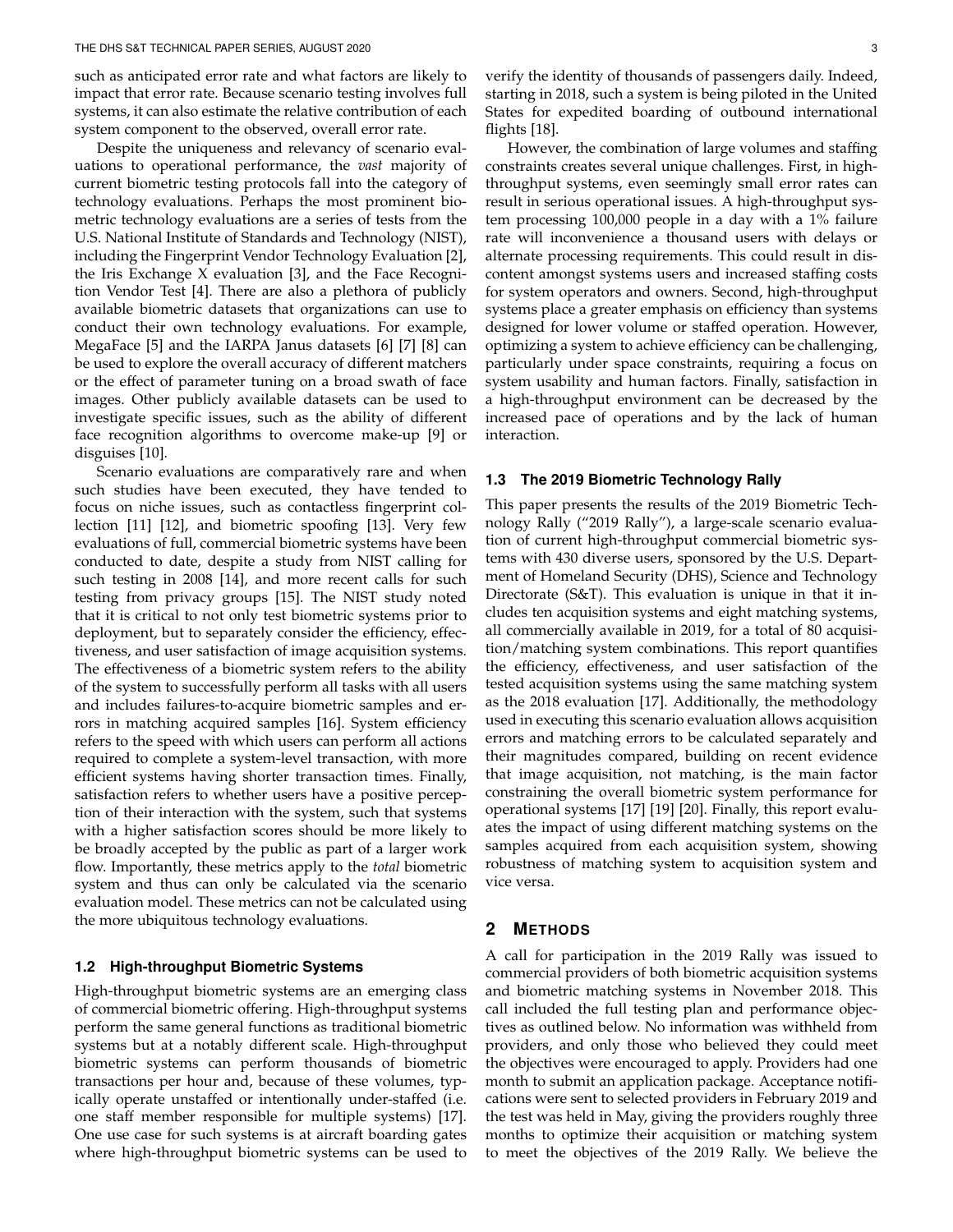results presented here are representative of the current state of commercial high-throughput biometric systems because of the commercial nature of these systems, the lead time given to optimize these systems around the test constraints, and the broad sample of acquisition and matching systems tested as part of this evaluation<sup>1</sup>.

#### **2.1 Acquisition Systems**

Acquisition systems were required to collect face images suitable for biometric matching within a 10 second time constraint and were required to function autonomously, without a human operator. Acquisition systems were responsible for directing all aspects of the user interaction with the system. Furthermore, acquisition systems were required to collect, process, and submit face images within the period of time in which the user was interacting with the system (i.e. no batch or offine processing). Acquisition systems were required to, at a minimum, provide one face biometric sample per individual but could provide up to three samples. Acquisition system providers were encouraged to confgure their system to submit biometric samples according to a speed-accuracy tradeoff: biometric samples were to be submitted as quickly as possible and additional samples should be submitted only if they are of superior quality relative to prior samples [21]. Finally, acquisition systems were required to fit within a 6 by 8 foot floorspace. Other than these requirements, no restrictions were placed on the general form factor (kiosk, walk-through, etc.) of acquisition systems.

#### **2.2 Matching Systems**

Matching systems were required to generate templates for acquired face biometric samples (i.e. process) and return biometric similarity scores given two face biometric templates. Matching systems were evaluated based on their ability to match biometric probe images gathered by various acquisition systems to a gallery of previously acquired images. Specifically, matching systems were evaluated based on their ability to identify each probe image against a preset gallery. Each probe image was compared serially against each gallery image and the match was determined as the gallery identity at rank-1 score above a specifed threshold. Matching systems were evaluated both on their ability to correctly identify subjects enrolled in the gallery (in-gallery subjects) and to report probe images of subjects who are not enrolled in the gallery (out-of-gallery subjects) as unidentified (see Section 2.5).

#### **2.3 Subjects and Sample Size**

A sample of 430 diverse paid volunteer subjects was recruited from the general public via online advertising to serve as users of the acquisition systems. During study enrollment, subjects self-reported their demographics including their race, ethnicity, age, gender, height, weight, and use of eyewear. Age was limited to individuals over 18 years of age for Institutional Review Board (IRB) purposes. Race was defned in accordance to the U.S. Census categories [22]. Subject demographic distributions for these 430 subjects are shown in Fig. 1.



Fig. 1. Distributions of the demographic variables self-reported by test subjects. **A.** Distribution of test subject ages. **B.** Counts of subjects identifying with each racial category: (B) Black or African-American; (W) White; (A) "Asian"; (O) "Other Race"; (AI) "American Indian or Alaska Native"; (C) "Aboriginal peoples of Canada"; (H) "Native Hawaiian or other Pacific Islander". Groups A, O, AI, C, and H are grouped in to a general "Other" category during analysis. **C.** Counts of subject gender: (F) Female; (M) Male. **D.** Subject response to whether or not they wear eyewear: (N) No; (Y) Yes. **E-F.** Boxplots of subject height and weight by gender.

#### **2.4 Test Process**

The 2019 Rally took place at the Maryland Test Facility, an S&T affliated biometrics testing laboratory. The test process for the 2019 Rally used the same framework for evaluating the performance of generic biometric systems as the 2018 Rally [17]. Each acquisition system was installed in a standard Rally test station (Fig. 2). Each test station was arranged side-by-side but separated from other stations by grey cloth-covered walls, 7.5 feet high, to avoid activity in one station from impacting the processes taking place at another.

Testing took place in separate morning and afternoon sessions over a five-day period (10 sessions total). Each session included ∼45 volunteers, broken into three treatment groups of ∼15. Following informed consent, subjects were briefed as to the purpose of the scenario test and told that biometric systems were going to acquire their images for the purpose of performing a biometric identification. They were asked to comply with all instructions presented by the systems but were not specifically instructed regarding the mechanistic details of the individual acquisition systems.

<sup>1.</sup> The 2019 Rally tested high-throughput face, fnger, and iris acquisition and matching systems. The majority of systems selected for participation, and the best performing systems, were face systems. For brevity, the results presented in this report include only those from face acquisition and matching systems. Select results for iris and fngerprint systems can be found at <https://mdtf.org/Rally2019/Results2019>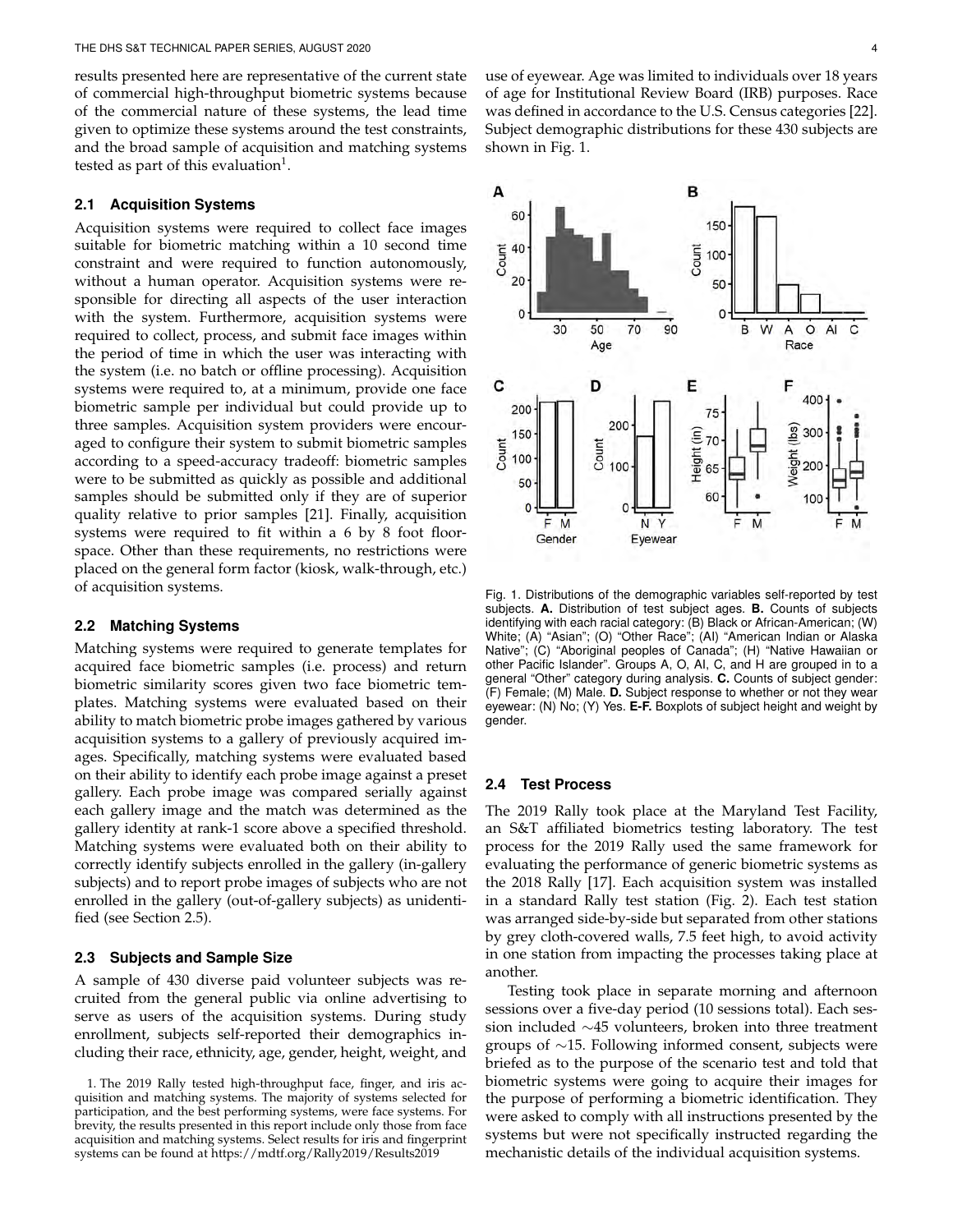Following the briefing, subjects proceeded to biometric enrollment. Here, each subject was identified using face, fnger, and iris biometrics to confrm their associated subject ID given during an informed consent process. Subjects wore these associated IDs on a wrist-band during the entire test. The ID was used as the ground-truth link between the subject, the biometric transaction, and the acquired images.

To test each acquisition system, a treatment group of subjects was queued at the test station in which the acquisition system was installed. Subjects entered the station one at a time to use the system after their ground-truth identity was recorded by test staff. To mitigate habituation and carry-over affects, the order in which each treatment group encountered each acquisition system was counterbalanced so every system was encountered in each serial position, and every system followed every other system an equal number of times. All acquisition systems operated autonomously and were completely unstaffed during testing. Image submissions were made by each station in real time via a common web-based application programming interface (API). Following their interaction with each acquisition system, subjects were asked to provide a satisfaction score that rated their overall experience (see Fig. 2). Acquisition systems were given five minutes to process the entire treatment group of ∼15 volunteers. Discounting the average time required for scanning wrist-bands and rating satisfaction, this left, on average,  $\sim$ 10 seconds for each subject to use an acquisition system.



Fig. 2. The test process performed at each test station during the 2019 Rally. Commercial face capture systems (System) were installed within a dedicated test station (Station). **A.** Test subjects queued at each station. **B.** Test staff established the ground-truth identity of each subject by scanning a QR code printed on the subject's wristband. **C.** Subjects entered the test station, triggering a beam break (BB1). **D.** Subjects interacted with the face capture system, which submitted images (biometric samples) for storage. **E.** Subjects exited the test station, triggering a beam break (BB2). The duration of each subject's interaction with the system was measured as the difference in time between BB2 and BB1. **F.** Subjects rated the test station based on their level of satisfaction using a kiosk.

Following the acquisition portion of the evaluation, acquired biometric samples were processed by the matching systems included in the 2019 Rally. Matching systems conformed to a common, simplifed biometric API that consisted of two function calls. The first accepted an image in the form of a base64 encoded byte string and returned a biometric template in the form of a byte array. The second function call accepted two biometric templates and returned a similarity score. Probe biometric samples from each acquisition system and historic gallery biometric samples were processed in this fashion to create sets of comparison scores

that were used to evaluate effectiveness of each acquisition/matching system combination.

#### **2.5 Biometric Galleries**

Biometric samples collected by acquisition systems were matched back to a "historic" gallery of 1,958 face images from 500 unique people. These images were acquired over the course of five years using a variety of face acquisition devices. Of the 430 subjects who participated in the 2019 Rally, 354 had images in the historic gallery. There were 76 out-of-gallery subjects that participated in the test and 146 subjects who were enrolled in the gallery but did not participate in the test (i.e. distractor subjects). "Sameday" enrollment biometric samples were also captured by a trained staff member for all test subjects. The same-day samples are not used in the calculation of the results in this report.

#### **3 RESULTS**

To comply with information sharing agreements between S&T and the 2019 Rally technology providers, all acquisition and matching system names are aliased in this report. This section will first introduce performance results for the ten face acquisition systems tested in the 2019 Rally (aliased AS.1 - AS.10) and then explore acquisition system performance across the eight matching systems (aliased MS.1 - MS.8). The ten acquisition systems and eight matching systems were selected by expert review from a pool of 26 and 14 applications, respectively. The final selected systems represent commercial offerings from companies headquartered in six different countries, across three continents.

#### **3.1 Satisfaction**

Satisfaction was measured using a rating kiosk positioned at the exit of each Rally station [23]. Subjects were asked to rate their experience using a four-level scale. Fig. 3A plots satisfaction scores obtained for each 2019 Rally face acquisition system. The aggregate metric ("Satisfaction Score") quantifies the percentage of positive satisfaction scores ("happy" or "very happy") out of the total. 2019 Rally participants were told the minimum acceptable satisfaction for a system was 90%. The objective was to achieve an aggregate satisfaction of  $> 95\%$ . This objective range is highlighted green in Fig. 3A and 2019 Rally systems that met this target are denoted with a filled red point (.). Overall, five of ten face acquisition systems met the 95% satisfaction objective.

#### **3.2 Efficiency**

The key measure of efficiency in the 2019 Rally was transaction time, computed as the amount of time each test volunteer spent between the entry (BB1) and exit beam breaks (BB2, see Fig. 2). The maximum acceptable average transaction time was ten seconds and the objective was for systems to maintain an average transaction time of under five seconds. Fig. 3B shows the mean transaction times for each 2019 Rally face acquisition system with the objective range highlighted in green. Acquisition systems that met the five second objective are denoted with a filled red point (•). Overall, six of ten face acquisition systems met the fve second efficiency objective.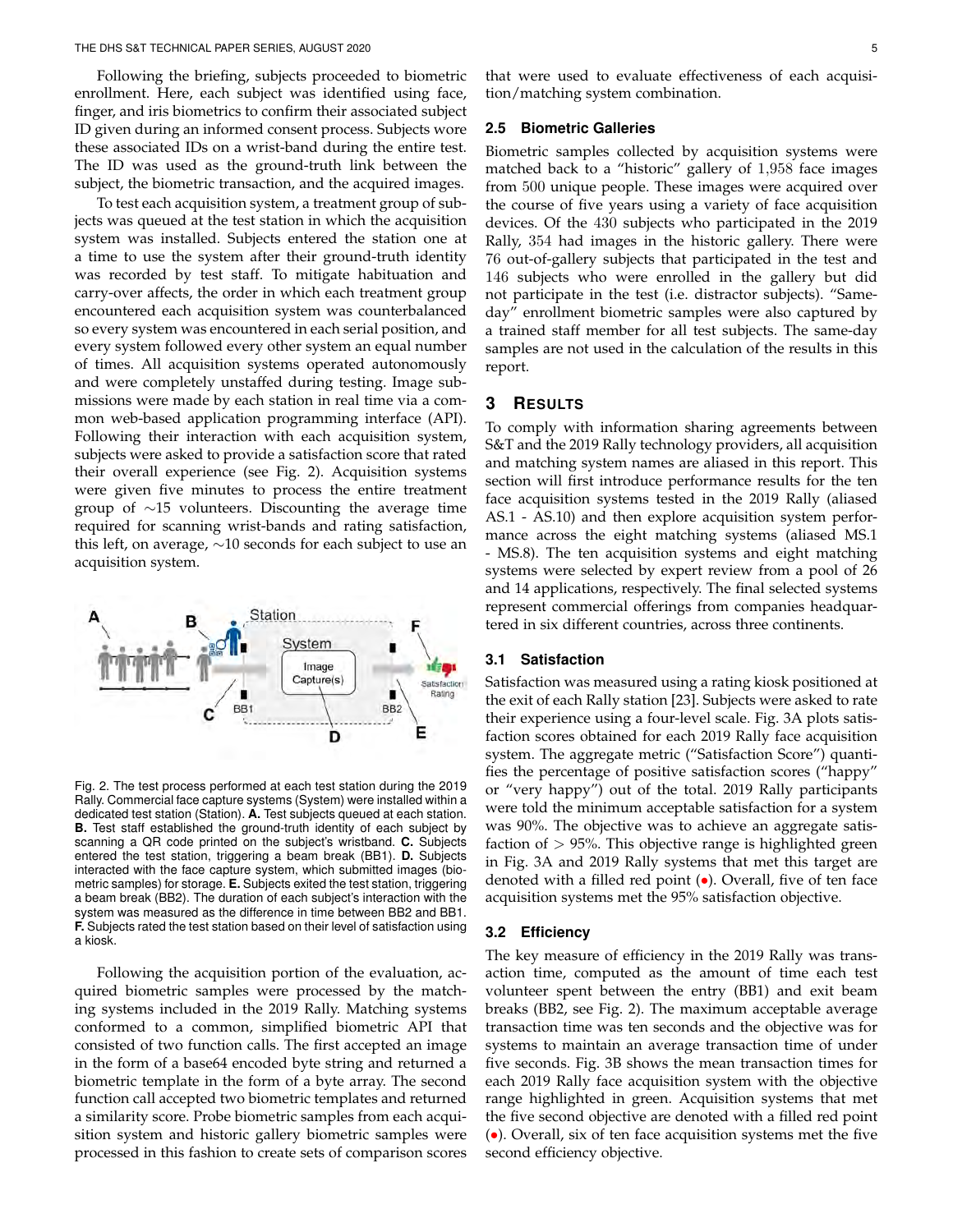

Fig. 3. Performance of ten face acquisition systems in the 2019 Rally (AS.1 - AS.10). Objective ranges are highlighted green. Error bars denote 95% confdence intervals. 2019 Rally systems that met the objective target of each measure are denoted with a flled red point (•). **A.** Satisfaction score with the system as rated by subjects. Calculated at the proportion of "happy" or "very happy" subject ratings acquired immediately after system use. **B.** Efficiency of the system measured as the mean time subjects spent interacting with the system, including entry and exit into the test station. **C.** System failure-to-acquire rate (FtAR) measured as the proportion of subject transactions for which the system failed to submit face images suitable for matching. **D.** System nonidentification rate (NIR) measured as the proportion of subject transactions for which the correct subject identity could not be established, inclusive of FtAR.

#### **3.3 Effectiveness**

Effectiveness in performing the tasks required in the 2019 Rally was quantifed using two metrics: failure-to-acquire rate (FtAR) and non-identifcation rate (NIR). FtAR was defined as the proportion of subjects for whom the acquisition failed to collect a sample that could be successfully processed into a template by a single commercial matching algorithm. NIR was defned as the percentage of subjects for whom a 2019 Rally system was unable to capture biometric samples that generated an appropriate match determination. Samples for the 354 in-gallery subjects had to produce a rank-1, above threshold, match back to the correct groundtruth identity in the historic gallery whereas images of the 76 out-of-gallery subjects could not produce a match result above threshold for any subject in the historic gallery (see

Section 2.5). We note that the scale of this matching exercise, 430 probe images matched to a gallery of  $\sim$  2,000 images of 500 people, are roughly similar to biometric deployments at aircraft boarding gates, such as [18].

Generation of templates, calculation of match scores, and threshold (corresponding to a false match rate of ∼1:1000) needed to compute FtAR and NIR for this section was computed using the commercial algorithm and threshold from the 2018 Rally evaluation [17]. The minimum acceptable NIR for the 2019 Rally was 5% and consequently, the maximum acceptable FtAR was 5%. The objective of the 2019 Rally was for systems to achieve an FtAR and a NIR of  $\langle 1\% \rangle$ . Figs. 3C & D show the FtAR and NIR effectiveness metrics for each acquisition system. In these figures, acquisition systems that met the NIR and FtAR objectives are denoted with a filled red point  $(\bullet)$ . Overall, four of the ten face acquisition systems met the 1% FtAR effectiveness goal but only one subsequently met the 1% NIR objective.

#### **3.4 Acquisition System Effectiveness: Estimated versus Actual Error Rates**

Section 3.1 - 3.3 shows that, in general, face acquisition systems included in the 2019 Rally were more likely to meet satisfaction and efficiency measures than those of effectiveness. Moreover, this failure to meet effectiveness goals was not well anticipated by system providers. In preparation for the 2019 Rally, acquisition system providers were asked to estimate the likely performance of their technology within the high-throughput unattended use-case described by the 2019 Rally test plan. Following the evaluation, we compared these estimated levels of performance to those observed during the 2019 Rally. Figs. 4A & B summarize the measured and estimated NIR and FtAR of the 2019 Rally acquisition systems. This figure shows that four of ten acquisition system providers significantly underestimated FtAR and another four of ten providers significantly underestimated NIR. All measures of statistical significance in Sections 3.5 and 3.6 use a p value of 0.05 and a Bonferroni corrected Fisher's exact test.

### **3.5 Acquisition System Effectiveness: Failure-toacquire versus Failure-to-match**

Fig. 4C shows that failure-to-acquire was the dominant source of subject non-identification for at least half of 2019 Rally acquisition systems, outstripping failure-to-match by nearly three fold. Failing to acquire a sample capable of creating a template was a signifcantly greater source of error than all other sources of error combined for five of ten of the acquisition systems. On these five systems, failure-toacquire rates ranged from 5% to 30%, signifcantly higher than the failure-to-match rates observed in our study, or the false non match rates reported in technology evaluations such as [4]. The reverse pattern (i.e. other sources of error greater than failure-to-acquire) was observed on only one acquisition system. Taken in conjunction with the results from Section 3.4, these results highlight that not only a significant number of vendors under-estimate the collection challenges associated with high-throughput biometric systems (Fig. 4C) but that many of them are not aware they are under-estimating this crucial performance variable (Fig. 4A).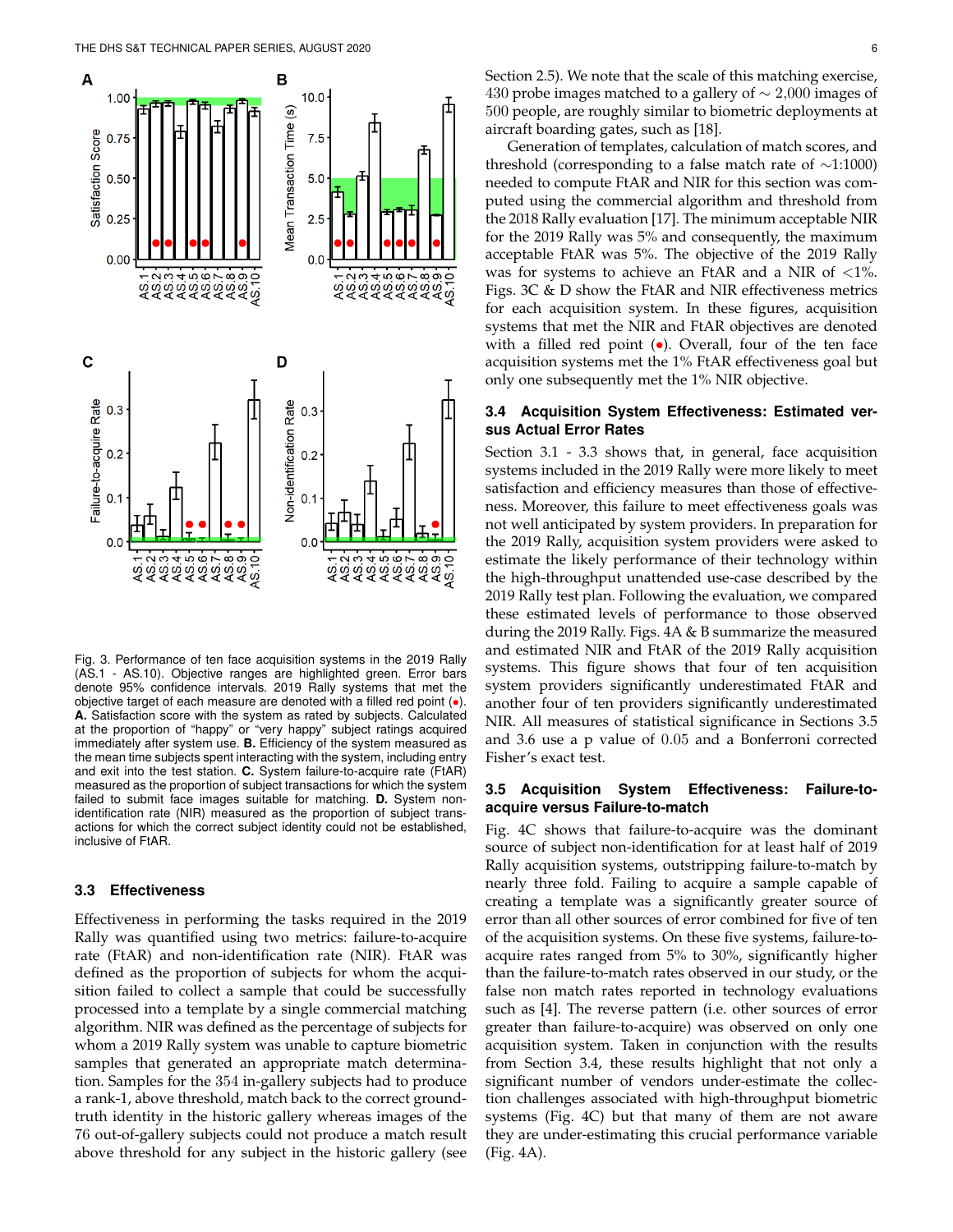

Fig. 4. Expected (estimated) and actual (measured) errors dominating acquisition system performance. Rates that are significantly different (Bonferroni corrected  $p < 0.05$ , Fisher's exact test) are denoted with a filled point (•) A. Failure-to-acquire rates (FtAR) estimated by vendors plotted as a function of FtAR rates measured during the evaluation. **B.**  Non-identifcation rates (NIR) estimated by vendors plotted as a function of NIR measured during the evaluation. C. False non-identification rate (FNIR) minus FtAR are the error rates for errors not related to failureto-acquire (FNIR-FtAR). FNIR-FtAR is plotted as a function of FtAR for each system. Note FtAR is the dominant source of error.

#### **3.6 Interaction of Acquisition and Matching Systems**

Sections 3.3 and 3.5 evaluated acquisition systems using a single reference, commercial matching system. This section analyzes the performance of the eight matching systems included in the 2019 Rally (see Section 2.2) on face samples collected by the ten 2019 Rally acquisition systems.

Fig. 5 shows radar plots of matching system performance (MS.1 - MS.8) across acquisition systems discussed in the previous sections (AS.1 - AS.10). The distance from the origin on each radar plot represents the true identifcation rate (TIR) of a single matching/acquisition system pair. This TIR is expressed both inclusive of failure-to-acquire (cyan curve), which represents the performance of the matching/acquisition system pair as a whole, and exclusive of failure-to-acquire (pink curve), which represents the performance of the matching system only on face samples it was able to template. This matching analysis was done at a threshold that produced a false match rate of ∼1:1,000,000.

Fig. 5 shows that the performance characteristics varied substantially across matching systems. However, despite these systems being built by different commercial entities, often in different parts of the world, these performance variations appeared to follow a discernible pattern. Visual inspection of these patterns suggests a taxonomy of matching system robustness that characterizes these systems into three general categories:

**Specialist** (MS.1) - Matching systems that worked well with only a single acquisition system as characterized by a single peak in Fig. 5.

- **Brittle** (MS.2, MS.3, and MS.4) Matching systems that performed well with some, but poorly with other acquisition systems: AS.8 and AS.6 as characterized by two prominent dimples in Fig. 5.
- **Robust** (MS.5, MS.6, MS.7, and MS.8) Matching systems that had generally stable, and high, performance across all acquisition systems as characterized by nearly perfect circles in Fig. 5.

The existence of these robustness classifications was confirmed using the following statistical approach. For each matching system, the TIR (excluding failure-to-acquire) of the best acquisition system was identifed. In Fig. 5, this is the point on the pink curve furthest from the origin and is denoted by a red filled point  $\left(\bullet\right)$ , or points  $\left(\bullet, \bullet, \ldots\right)$  in case of an exact tie. The TIR of the best matching/acquisition system pair(s) was compared with the performance of the other acquisition/matching system pairs, for a given matching system, using pairwise tests (Bonferroni corrected p< 0.05, Fisher's exact test). If the system pair performance was found to be signifcantly different from the best, that system pair is denoted by a filled black point ( $\bullet$ ). System pair performance that was not signifcantly different from the best system pair is denoted by an open black point  $( \circ )$ .

Using this approach, we can see the TIR of all matching/acquisition system pairs for matching systems MS.7 and MS.8 were not signifcantly different from the best. For MS.5 and MS.6, only system AS.6 had signifcantly lower performance than the best matching/acquisition system pair. These matching systems appear capable of reliably matching face samples from a number of diverse acquisition systems. For MS.2, MS.3, and MS.4, five acquisition systems had performance significantly lower than the best system pair. Finally, for MS.1, all nine system pairs had signifcantly lower performance than the best matching/acquisition system combination. This indicates acquisition systems MS.1, MS.2, MS.3, and MS.4 may only work with face samples from select acquisition systems.

This analysis also shows that face acquisition systems, despite operating on the same individuals within the same use-case and environment, produce samples with different qualities and characteristics. To illustrate this point, Fig. 6 shows face samples from four test volunteers that participated in the 2019 Rally across the ten different acquisition systems. The differing qualities and characteristics of face samples are harder for *some* matching systems to match. For instance, acquisition system AS.6 had significantly lower performance for all matching systems with the exception of MS.7 and MS.8. Acquisition systems AS.2, AS.3, and AS.4 had signifcantly lower performance on specialist and brittle matching systems. This suggests that the quality of the images from system AS.6 and, to a lesser extent, AS.2, AS.3, and AS.4 is more challenging for some modern, commercial biometric matching systems tested as part of the 2019 Rally. Face samples acquired on these acquisition systems may yield inconsistent performance when used with different matching systems for different purposes.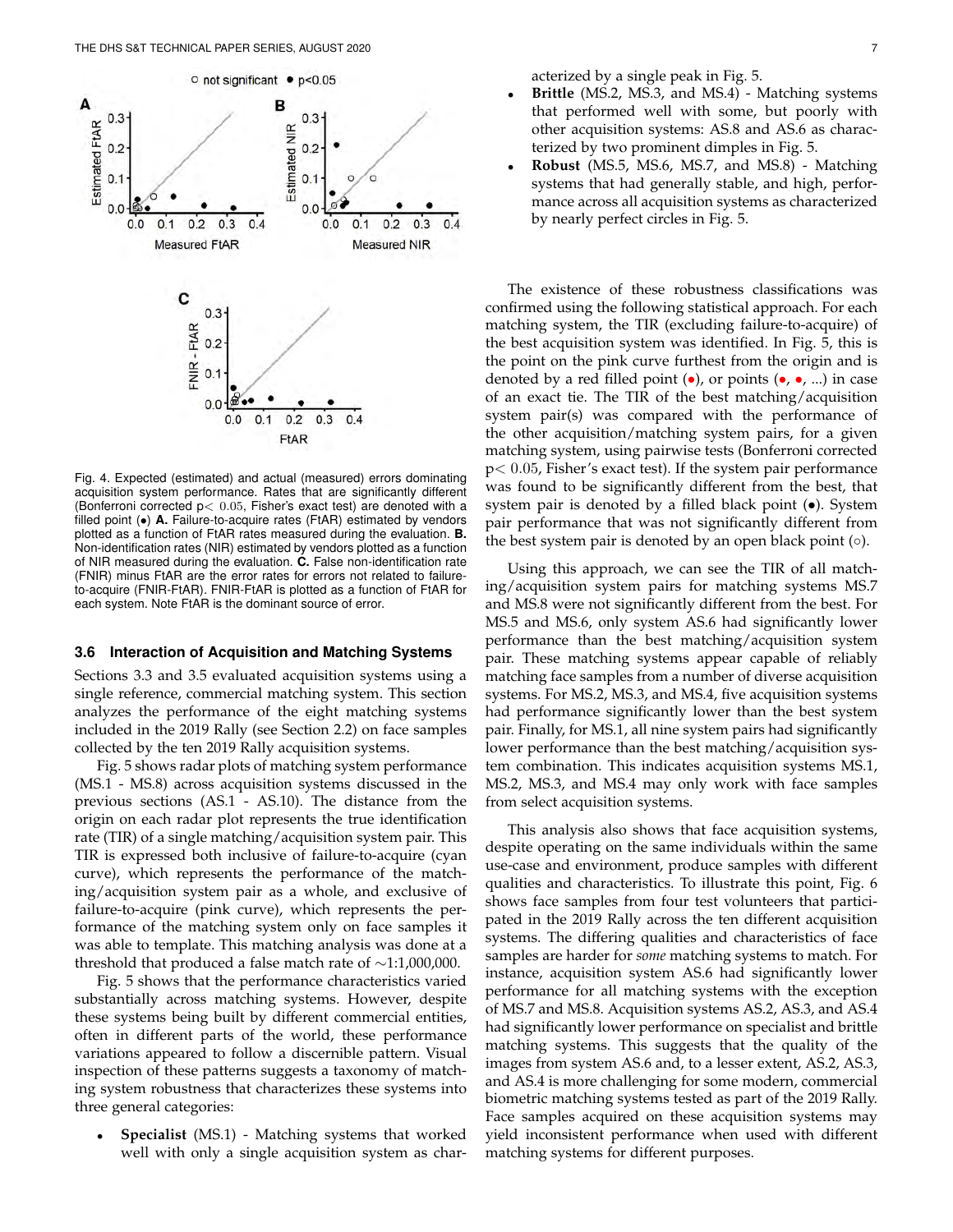

Fig. 5. Matching system performance characteristics across acquisition systems. Radar plots show the true identification rate (TIR) of each face matching system in combination with each of ten face acquisition systems at a false match rate threshold of ∼1:1,000,000. Distance from the origin indicates better performance. Cyan curve: TIR performance inclusive of all sources of error (total performance focus). Pink curve: TIR performance excluding failure-to-acquire (matching focus). Points around the perimeter indicate matching system robustness as follows: Red filled points (•) the best matching/acquisition system pair or a series of pairs tied for best performance; Open points (◦) - matching/acquisition system pairs that had performance not significantly different from the best; Filled points (•) - matching/acquisition system pairs that had performance significantly lower than the best (Bonferroni corrected p< 0.05, Fisher's exact test). Note three different families of matching system performance characteristic curves: specialist, brittle, and robust.

#### **4 DISCUSSION**

### **4.1 On the Importance of Scenario Evaluations**

Scenario evaluations characterize the simulated performance of an end-to-end biometric systems with live subjects. The error rates and error conditions observed during a scenario evaluation are more directly relatable to how a system will perform if deployed operationally than the error rates observed during technology testing. For example, Figure 5 shows a non-identifcation rate between 1 and 7% for most acquisition systems in our evaluation. Conversely, the error rates of the best performing systems in a technology evaluation, such as [4], are usually measured in exceedingly small decimals (a false non-match rate of 0.0001, for example). Clearly, if a face recognition system were deployed to a location, such as an airport, we would expect error rates more in line with the numbers suggested by the scenario evaluation model.

However, despite being the topic of half an international standard [1] and a general increase in the pace of operational biometric deployments, scenario evaluations of biometric technology are still relatively rare. New capabilities to perform scenario evaluations of biometric systems are being developed, specifically in Germany [24] and the United States [25]. However, the overall ratio of scenario evaluations to the number of planned or in-progress operational

deployments remains low. We believe increasing the volume and variety of biometric scenario evaluations is crucial to ensure accurate, high-performing, and equitable biometric systems.

#### **4.2 The Current State of High-throughput Biometric Face Systems**

This research describes the results of a scenario evaluation of commercial biometric systems using live subjects within an operationally relevant high-throughput scenario. In general, we found that high-throughput face acquisition systems are fast and well accepted by users (Sections 3.2 & 3.1). Over half of the acquisition systems tested were able to acquire a biometric sample in under five seconds. Five acquisition systems received positive satisfaction ratings from over 95% of tested subjects. Four others received positive satisfaction ratings from over 90% of tested subjects. However, biometric systems struggle to maintain effectiveness in highthroughput operations. While four face acquisition systems were able to acquire samples that generated templates for over 99% of tested subjects, only one was able to successfully match all tested subjects (Section 3.3). Importantly, these levels of effectiveness were not well anticipated by commercial providers of these acquisition systems, meaning if system owners used vendor provided estimates of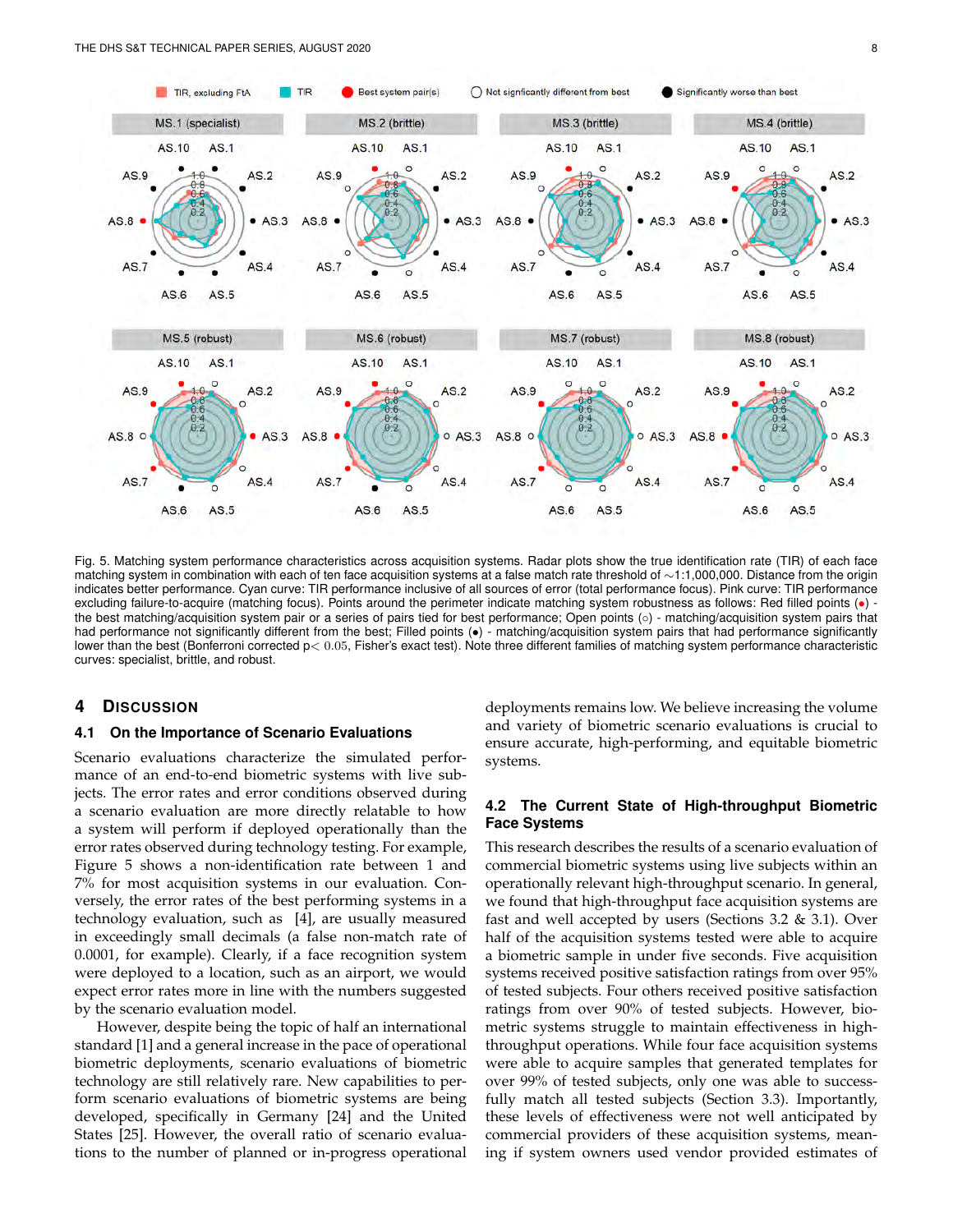

Fig. 6. Face biometric samples from four test volunteers (rows) that participated in the 2019 Biometric Technology Rally across the ten face acquisition systems that were evaluated in this study (columns).

performance to plan an operational deployment, serious deficiencies, potentially requiring costly reworks or program cancellation, could have occurred (Section 3.6).

High-throughput biometric systems will play an important and increasing role in the identifcation of individuals at land borders, airports, and similar use-cases. Results of the 2019 Biometric Technology Rally documented here indicate broad improvements in acquisition system performance when compared to the results of the 2018 Rally [17]. However, much continued design work is needed since the majority of acquisition systems failed to meet effectiveness goals. We believe smart, face-aware capture sub-systems [26] will become crucial to obtaining high quality, matchable, biometric samples in the future.

#### **4.3 Performance is Dominated by Acquisition Errors**

The ability to independently evaluate the relative contribution of acquisition errors and matching errors is a unique component of our test methodology. We show that acquisition errors can dominate the performance of a highthroughput biometric system, especially of those systems using robust matching algorithms (Figure 4 & Section 3.5). This finding suggests that a renewed focus on user interaction during image acquisition (camera placement, camera adjustment, informative signage, etc.) offers signifcant room to improve the performance of most, but not all, highthroughput, public facing, face biometric systems. This is in contrast to many face biometric technology evaluations that seek an ever-expanding performance envelope (pose, lighting, size, angle, etc.) in which face matching systems can be successful. These technology evaluations are likely the most direct route to improve the raw performance of face biometric algorithms. Appropriate control of user interaction during face image capture can not only control variation in

the captured image but can also help ensure that images are captured and matched only for appropriate individuals, an important consideration in crowded environments. This becomes ever more critical to guarantee privacy as matching performance envelopes are expanded.

#### **4.4 Choice of Acquisition System can Impact Matching System Performance**

In addition to acquisition systems, we tested eight commercial face matching systems across samples collected by the acquisition systems in our study. Half of those matching systems were classifed as either specialist or brittle. On these systems, the acquisition system used to acquire images to arrive at estimates of performance matters greatly. For example, had matching system MS.4 been tested with only images from AS.6, its observed TIR, excluding failure to acquire, would have been 52.8% (Figure 5). Had this same matching system been tested with images from AS.10, its observed TIR would have been 95.5%, a difference of over 40%. However, on systems classifed as robust, the image source mattered little. For example, the observed TIR using MS.8 on the same images from AS.6 and AS.10 was 99% and 100%, respectively. Brittle or even specialist matching systems may provide acceptable performance in use-cases where acquisition can be carefully controlled. However, use-cases where acquisition systems or environment varies across sites require robust matching systems to ensure consistent performance. These results highlight the importance of considering matching performance across a range of acquisition systems.

#### **4.5 Future Work**

Finally, much future work in the area of high-throughput biometric system testing remains. First, this report does not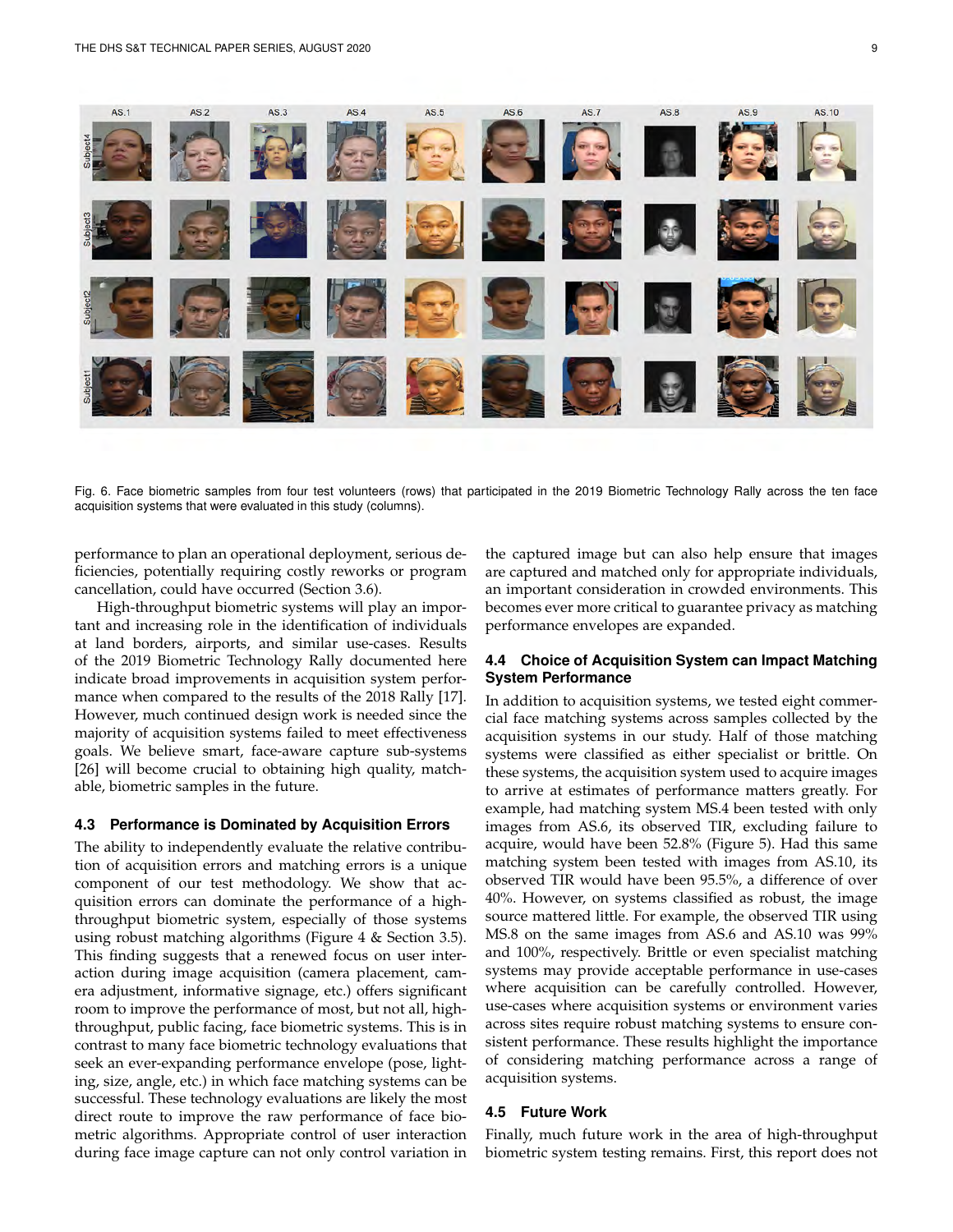investigate differences in accuracy rate across demographic variables, but such efforts, similar to [19] and [27], are a necessary part of the evaluation process for any public facing biometric system. Second, while the 2018 and 2019 Rallies were the first of their kind scenario tests to measure whole system biometric effectiveness, they did so at the individual level, processing a single individual at a time. Many use-cases for high-throughput biometric systems require processing groups of people, such as families. Future tests should consider the effectiveness of these systems in processing groups. Finally, the 2019 Rally demonstrated that it is possible for high-throughput biometric systems to be extremely effective, with one system capturing and matching nearly all subjects that interacted with the system. While desirable from an evaluation standpoint, this level of capture effectiveness raises concerns that these systems will capture indiscriminately, inadvertently capturing samples from individuals outside of the biometric process. Additional work is needed to ensure that biometric systems appropriately capture images for individuals that have chosen to interact with a biometric process and explicitly avoid capturing images for individuals that have not. The authors hope these issues will receive more attention in the near future.

#### **5 ACKNOWLEDGMENTS**

This research was sponsored by the Department of Homeland Security, Science and Technology Directorate on contract number 70RSAT18CB0000034. The views presented here are those of the authors and do not represent those of the Department of Homeland Security, the U.S. Government, or their employers. The data were acquired using the IRB protocol "Development and Evaluation of Enhanced Screening" number 120180237, approved by New England IRB. The paper authors acknowledge the following author contributions: All authors conceived the work and executed the evaluation, J. Howard, Y. Sirotin, and J. Hasselgren designed the scenario test, performed statistical data analysis, and wrote the paper. Y. Sirotin developed the statistical technique for categorizing matching algorithms across acquisition systems. J. Tipton and A. Vemury edited the paper. Authors are listed alphabetically. Correspondence regarding this work can be sent to [info@mdtf.org.](mailto:info@mdtf.org)

The authors thank the staff of the SAIC Identity and Data Sciences Laboratory: Jeffrey Chudik for initial data wrangling; Andrew Blanchard and Kirsten Huttar for providing software engineering support; Laura Rabbitt and Nelson Jaimes for human factors support; Frederick Clauss and Jeffrey Chudik for providing integration engineering support; Rebecca Rubin for technical document support and editing; as well as Colette Bryant, Rebecca Duncan, Patty Hsieh, and Kevin Slocum for support in executing the 2019 Biometric Technology Rally.

#### **REFERENCES**

- [1] "ISO/IEC 19795-2:2007 Information technology–biometric performance testing and reporting–part 2: Testing methodologies for technology and scenario evaluations," Standard, 2007.
- [2] C. Watson, G. Fiumara, E. Tabassi, S. Cheng, P. Flanagan, and W. Salamon, "Fingerprint vendor technology evaluation, nist interagency/internal report 8034: 2015."
- [3] G. W. Quinn, P. J. Grother, M. L. Ngan, and J. R. Matey, "IREX IV: Part 1, Evaluation of iris identifcation algorithms," Tech. Rep., 2013.
- [4] P. Grother, M. Ngan, and K. Hanaoka, "Ongoing Face Recognition Vendor Test (FRVT) Part 1: Verification," National Institute of Standards and Technology, Tech. Rep., Apr 2018, [https://www.nist.gov/sites/default/fles/documents/2018/04/](https://www.nist.gov/sites/default/files/documents/2018/04) 03/frvt\_report\_2018\_04\_03.pdf, last accessed on 06/07/18.
- I. Kemelmacher-Shlizerman, S. M. Seitz, D. Miller, and E. Brossard, "The Megaface benchmark: 1 million faces for recognition at scale," in *Proceedings of the IEEE Conference on Computer Vision and Pattern Recognition*, 2016, pp. 4873–4882.
- [6] B. F. Klare, B. Klein, E. Taborsky, A. Blanton, J. Cheney, K. Allen, P. Grother, A. Mah, and A. K. Jain, "Pushing the frontiers of unconstrained face detection and recognition: Iarpa janus benchmark a," in *Proceedings of the IEEE conference on computer vision and pattern recognition*, 2015, pp. 1931–1939.
- [7] B. Maze, J. Adams, J. A. Duncan, N. Kalka, T. Miller, C. Otto, A. K. Jain, W. T. Niggel, J. Anderson, J. Cheney *et al.*, "Iarpa janus benchmark-c: Face dataset and protocol," in *2018 International Conference on Biometrics (ICB)*. IEEE, 2018, pp. 158–165.
- [8] C. Whitelam, E. Taborsky, A. Blanton, B. Maze, J. Adams, T. Miller, N. Kalka, A. K. Jain, J. A. Duncan, K. Allen *et al.*, "Iarpa janus benchmark-b face dataset," in *Proceedings of the IEEE Conference on Computer Vision and Pattern Recognition Workshops*, 2017, pp. 90–98.
- [9] K. Kotwal, Z. Mostaani, and S. Marcel, "Detection of age-induced makeup attacks on face recognition systems using multi-layer deep features," *IEEE Transactions on Biometrics, Behavior, and Identity Science*, 2019.
- [10] M. Singh, R. Singh, M. Vatsa, N. K. Ratha, and R. Chellappa, "Recognizing disguised faces in the wild," *IEEE Transactions on Biometrics, Behavior, and Identity Science*, vol. 1, no. 2, pp. 97–108, 2019.
- [11] G. Fiumara, "Nail to nail (n2n) fingerprint capture challenge," 2017.
- [12] S. M. Furman, S. M. Furman, B. C. Stanton, M. F. Theofanos, J. M. Libert, and J. D. Grantham, *Contactless fngerprint devices usability test*. US Department of Commerce, National Institute of Standards and Technology, 2017.
- [13] I. ODNI, "Iarpa-baa-16-04 (thor)(2016)," *URL <https://www.iarpa.gov/index.php/research-programs/odin/odin-baa>*.
- [14] M. Theofanos, B. Stanton, and C. A. Wolfson, "Usability & biometrics: Ensuring successful biometric systems." [Online]. Available: https://www.nist.gov/sites/default/files/usability\_ and\_biometrics\_final2.pdf
- [15] C. Garvie, "Statement of clare garvie before the u.s. house of representatives committee on oversight and reform hearing on facial recognition technology (part 1): Its impact on our civil rights and liberties," Center on Privacy and Technology at Georgetown Law, Washington, D.C., Tech. Rep., 2019.
- [16] "ISO/IEC 19795-1:2006 Information technology–biometric performance testing and reporting–part 1: Principles and framework," International Organization for Standardization, Standard, 2006.
- [17] J. J. Howard, A. A. Blanchard, Y. B. Sirotin, J. A. Hasselgren, and A. Vemury, "An investigation of high-throughput biometric systems: Results of the 2018 Department of Homeland Security Biometric Technology Rally," in *2018 Nineth IEEE International Conference on Biometrics: Theory Applications and Systems (BTAS)*.
- IEEE, 2018.<br>[18] C. Manaher. C. Manaher. (2018) Privacy impact assessment for<br>the traveler verification service. [Online]. Availthe traveler verification<br>able: https://www.dhs.gov https://www.dhs.gov/sites/default/files/publications/ privacy-pia-cbp056-tvs-january2020\_0.pdf
- [19] C. M. Cook, J. J. Howard, Y. B. Sirotin, J. L. Tipton, and A. R. Vemury, "Demographic effects in facial recognition and their dependence on image acquisition: An evaluation of eleven commercial systems," *Transactions on Biometrics, Behavior, and Identity Science*, vol. 1, no. 1, 2019.
- [20] Y. B. Sirotin, "Usability and user perceptions of selfservice biometric technologies." ric Performance Conference, Gathersburg, MD, 2016, [https://www.nist.gov/sites/default/fles/documents/2016/12/](https://www.nist.gov/sites/default/files/documents/2016/12) 06/07\_ibpc\_usability\_20160414.pdf, last accessed on 06/07/18.
- [21] J. J. Howard, A. A. Blanchard, Y. B. Sirotin, J. A. Hasselgren, and A. Vemury, "On efficiency and effectiveness tradeoffs in highthroughput facial biometric recognition systems," in *2018 Nineth*